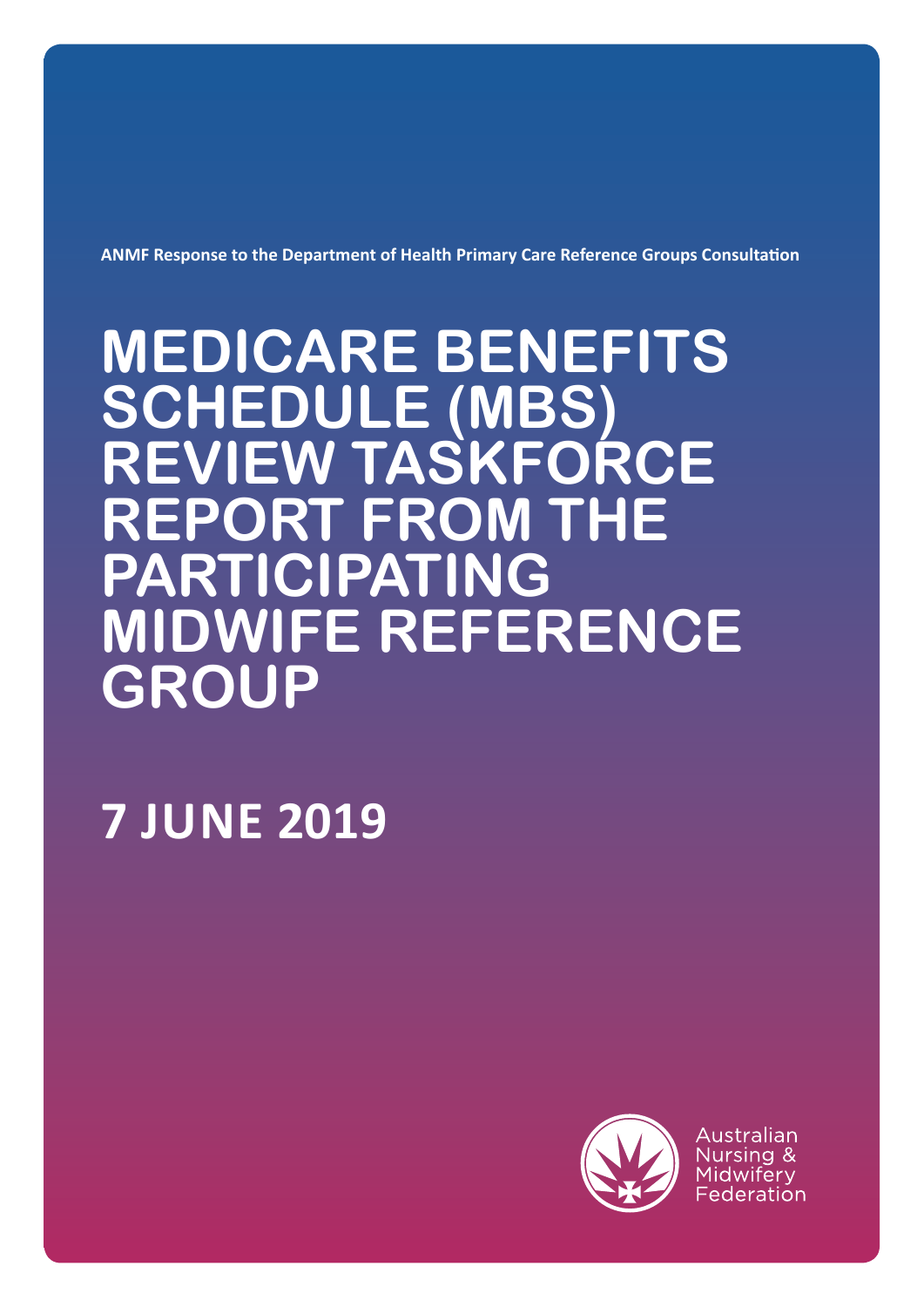

**Annie Butler Federal Secretary**

**Lori-anne Sharp Assistant Federal Secretary**

**Australian Nursing and Midwifery Federation Level 1, 365 Queen Street, Melbourne VIC 3000 T: 03 9602 8500 F: 03 9602 8567 E: anmffederal@anmf.org.au W: www.anmf.org.au**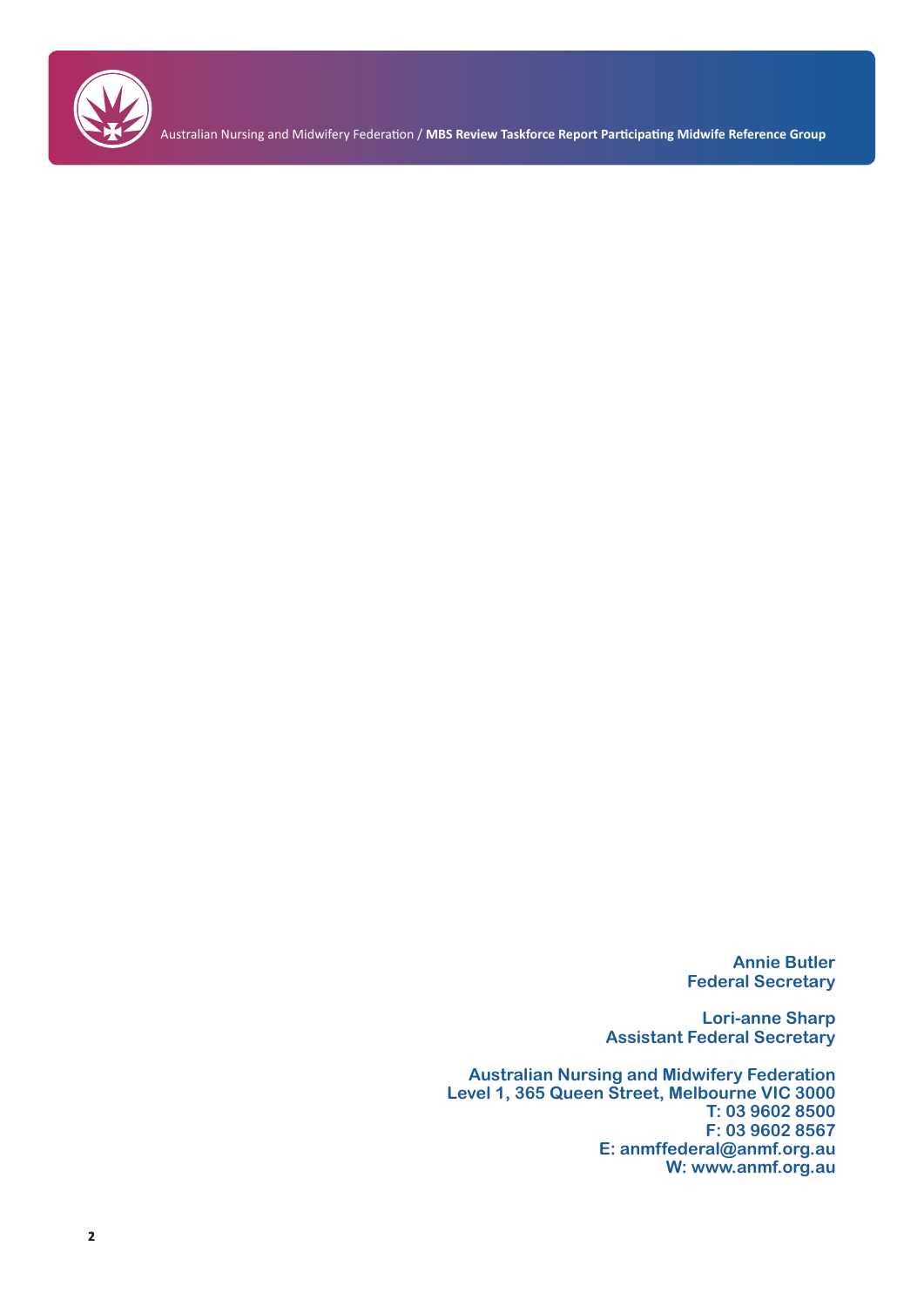

# **INTRODUCTION**

The Australian Nursing and Midwifery Federation (ANMF) is Australia's largest national union and professional nursing and midwifery organisation. In collaboration with the ANMF's eight state and territory branches, we represent the professional, industrial and political interests of 275,000 nurses, midwives and carers across the country. Our members work in the public and private health, aged care and disability sectors across a wide variety of urban, rural and remote locations. We work with them to improve their ability to deliver safe and best practice care in each and every one of these settings, fulfil their professional goals and achieve a healthy work/life balance.

Our strong and growing membership and integrated role as both a professional and industrial organisation provide us with a complete understanding of all aspects of the nursing and midwifery professions and see us uniquely placed to defend and advance our professions. Through our work with members we aim to strengthen the contribution of nursing and midwifery to improving Australia's health and aged care systems, and the health of our national and global communities.

Currently the ANMF represents more midwives than any other Australian organisation, with more than 20,000 midwife members, which accounts for over 75% of the 26,369 midwives employed in Australia.<sup>1</sup>

The Federation has welcomed the opportunity to participate in the review of this report, and would like to commend the Participating Midwife Reference Group (PMRG) on their work. We strongly support the recommendations of the Reference Group that, if accepted by the taskforce, will increase the ability of midwives to provide the integrated, coordinated, individualised care at the heart of this model. Extending midwives' access to the recommended MBS items will allow midwives to deliver midwifery care in a framework that fully utilises the skills, knowledge, experience, and expertise of all members of the health care team, reducing risk while improving outcomes for women and babies.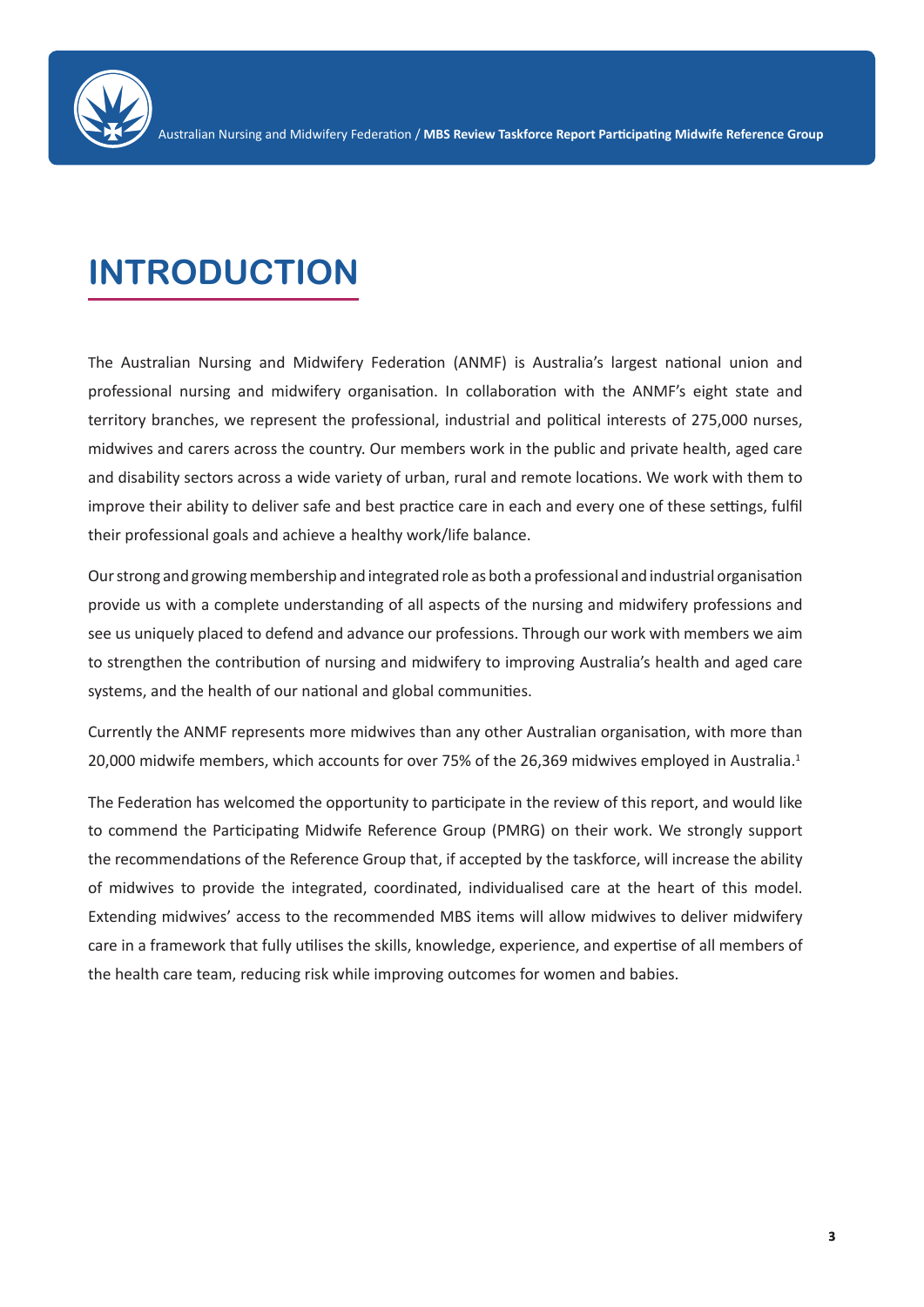

# **BACKGROUND**

It has long been our stance that midwives are well positioned to be the primary health care practitioners for women during pregnancy and birth, providing continuity of expert care which involves the advice, support, and facilitation of a natural process requiring minimal interventional processes. Continuity of midwiferyled models of care, where women are provided with a known midwife during pregnancy, birthing and the postnatal period, have been very well researched both in Australia and internationally, and are recommended by the World Health Organisation (WHO). Research shows that these models lead to better outcomes for women,<sup>2</sup> and a 2018 systematic Cochrane review demonstrated that midwifery continuity of care was the number one intervention to reduce preterm birth (PTB).<sup>3</sup> This continuity of care, combined with education and experience, means that women who are primarily cared for by midwives are well supported when medical review, advice, and/or intervention is required, and have an advocate when the woman has concerns about recommended intervention. As one study noted, "if one is competent to handle normal births, one will immediately notice when something is wrong."<sup>4</sup>

In 2018, the WHO recommended<sup>5</sup> that midwife-led continuity-of-care models should be accessible for all pregnant women, especially where there are pre-existing 'well-functioning midwifery programmes.'' PTB (before 37 weeks gestation) is the main contributor to newborn death and can have positive long term health implications for surviving infants. Yet, despite overwhelming evidence identifying the benefits of midwiferyled care, including reducing preventable complications and minimising interventions,<sup>6</sup> fewer than 8% of women have access to midwife-led continuity of care.<sup>7</sup>

Australia has an increasing rate of birth intervention.<sup>8</sup> Abundant, consistent research<sup>9</sup> supports the position that augmenting labour increases the likelihood of subsequent interventions, often referred to as a cascade; while this is necessary and life-saving in some cases, research draws a strong correlation between medical dominance of labour and increased incidence of interventions. A recent longitudinal study<sup>10</sup> of over 490,000 healthy Australian pregnant women and their children found a significant increase in short- and long-term health concerns (from neonatal jaundice to metabolic disorders, autoimmune disease, and infections, particularly respiratory, in early childhood) for the 62% of children born with interventions, compared with the 38% of children born via spontaneous vaginal birth.

The expectations women and midwives have of birth closely cohere, $11$  with continuity of skilled care, normalising the process of birth, and escalation where appropriate all featuring prominently. This is one reason why consumer expectations are moving from a predominantly medical model of delivery to a more holistic, woman-centred, minimally-interventionist model. This shift is supported by meta-research that clearly demonstrates the benefits of midwifery-led continuity of care for women regardless of risk status,<sup>12</sup>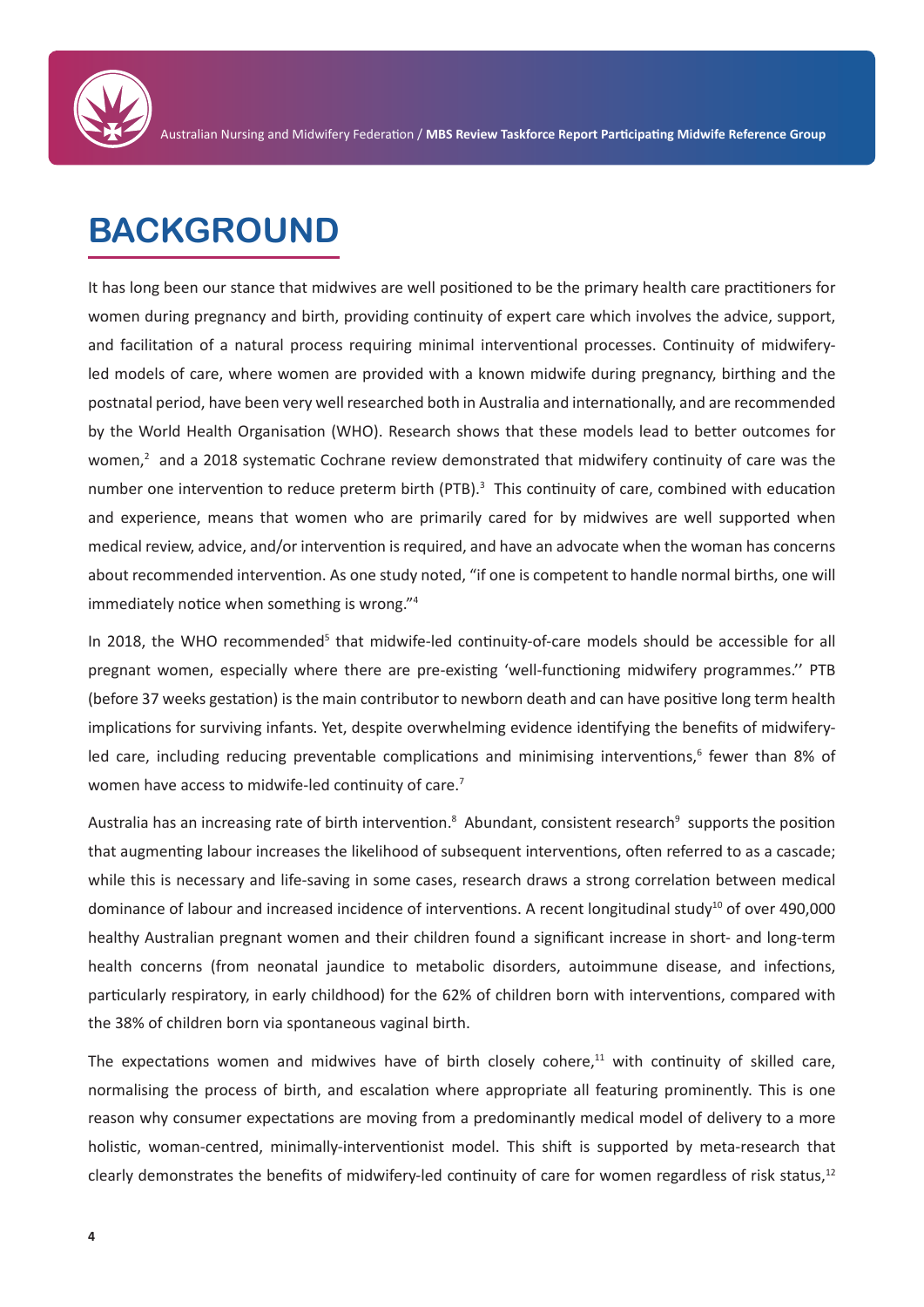

including fewer interventions (from induction of labour to Caesarean delivery)<sup>13</sup>, similar or better outcomes for woman and baby when compared with other care models, greater maternal satisfaction, and lower levels of maternal fear.14

Reduction in maternal fear is important<sup>15</sup> - some 10% of women experience severe childbirth fear,<sup>16</sup> with a third of primiparous women described as highly fearful,<sup>17</sup> and 45% of women experiencing childbirth as a traumatic event.18 High levels of fear result in experiencing labour pain as more severe, and contribute to greater likelihood of epidural or elective caesarean,<sup>19</sup> as well as an increased incidence of longer labour, more obstetric intervention, postnatal depression, and post-traumatic stress following birth.<sup>20</sup>

Extending MBS items will facilitate comprehensive assessment, evaluation, birth planning and delivery by midwives, which will reduce the number of health professionals with whom a woman interacts during her maternity care, and thus improve cohesion of care. Midwives work well in collaboration and are adept at recognising where the knowledge, expertise and skills of their colleagues are needed, then referring to, and liaising with, team members across the health professions. Indeed, this is the conclusion of the esteemed medical journal, The Lancet:

The essential needs of childbearing women in all countries, and of their babies and families, are the focus of this thought-provoking series of international studies on midwifery. Many of those needs are still not being met, decades after they have been recognized. New solutions are required. The Series provides a framework for quality maternal and newborn care (QMNC) that firmly places the needs of women and their newborn infants at its centre. It is based on a definition of midwifery that takes account of skills, attitudes and behaviours rather than specific professional roles. The findings of this Series support a shift from fragmented maternal and newborn care provision that is focussed on identification and treatment of pathology to a wholesystem approach that provides skilled care for all.<sup>21</sup>

Midwives are the people who spend most time with women during pregnancy, labour, and the postpartum period, a quality of the profession that articulates well to the requirements of primary health care delivery. Dealing with one primary health provider, who in turn consults with and refers to other health care providers, reduces the risk of conflicting advice or clinical decision making based on an incomplete picture, and facilitates a professional relationship between the pregnant woman and her health care professional.

We note research<sup>22</sup> demonstrating that women with reduced access to intrapartum maternity services because of geographic constraints have a higher rate of adverse outcomes for both the woman and baby. Adopting the proposed changes, and thus extending the range of MBS items midwives can access, will help to improve access to maternity care, particularly in rural and remote areas, while allowing all Australian women more choice when it comes to the direction, support, and outcomes of their pregnancies.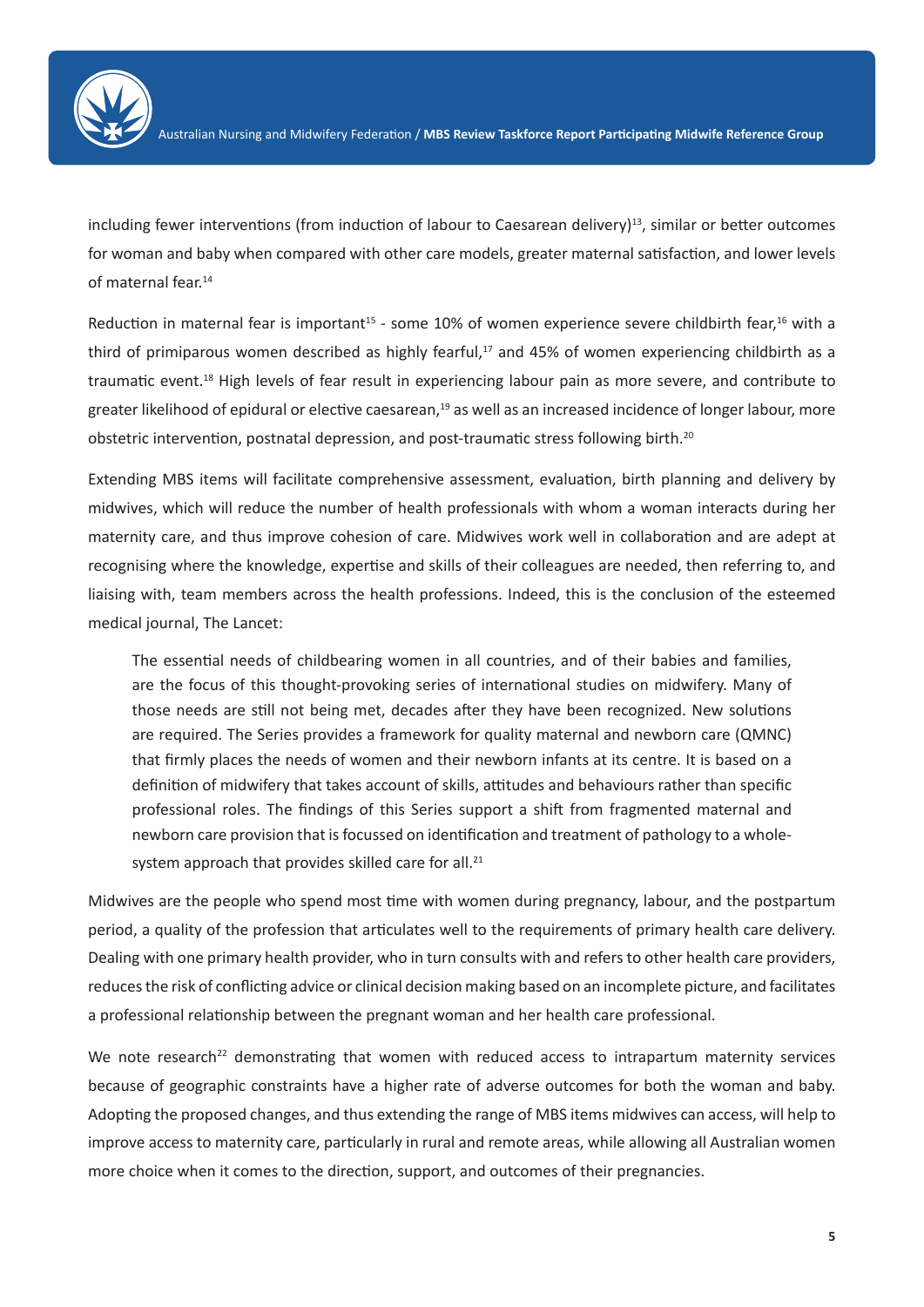

## **RESPONSE TO THE RECOMMENDATIONS**

The ANMF strongly endorses the twelve recommendations made by the Reference Group, with suggestions and comments as follows:

### **Recommendation 1 - Include a minimum duration for initial antenatal attendances and align the schedule fee with average attendance duration**

The ANMF notes that the National Health and Medical Research Council (NHMRC) - endorsed guidelines for initial antenatal consultation, as described in the Report, $^{23}$  are reflected in the current MBS fee schedule; the recommended change would bring the schedule into line with best practice.

## **Recommendation 2 - Amend the antenatal attendance items to appropriately reflect the time they take and introduce a new time tier for long antenatal attendances**

We recognise the need for sufficient time to fully assess need and deliver care interventions for all pregnant women; complex cases necessitate a longer time period for midwifery care to be performed safely and competently. Adding an MBS item that reflects this requirement will allow midwives to provide these women with the comprehensive, individualised care their situation demands. ANMF agrees with the PMRG that safe, quality care requires not only education and expertise but also time, particularly with a maternal population of increasing complexity, and that the changes and new MBS item recommended are appropriate.

## **Recommendation 3 - Introduce a new item for a complex antenatal attendance leading to a hospital admission**

As discussed in our preamble, midwifery-led care with continuity is strongly and positively tied to improved maternal and baby outcomes. This is still the case when antenatal complications and concerns require hospital admission, as outlined in rationale 5.1.6 (p. 32) of the report; we note and support both the item and the associated cap recommended by the PMRG.

### **Recommendation 4 Restrict claiming of maternity care plans to prevent lowvalue care**

We agree with both the rationale of this change, and the fiscally-prudent recommendation that any resulting financial savings be directed toward covering the costs of new and extended MBS-claimable items.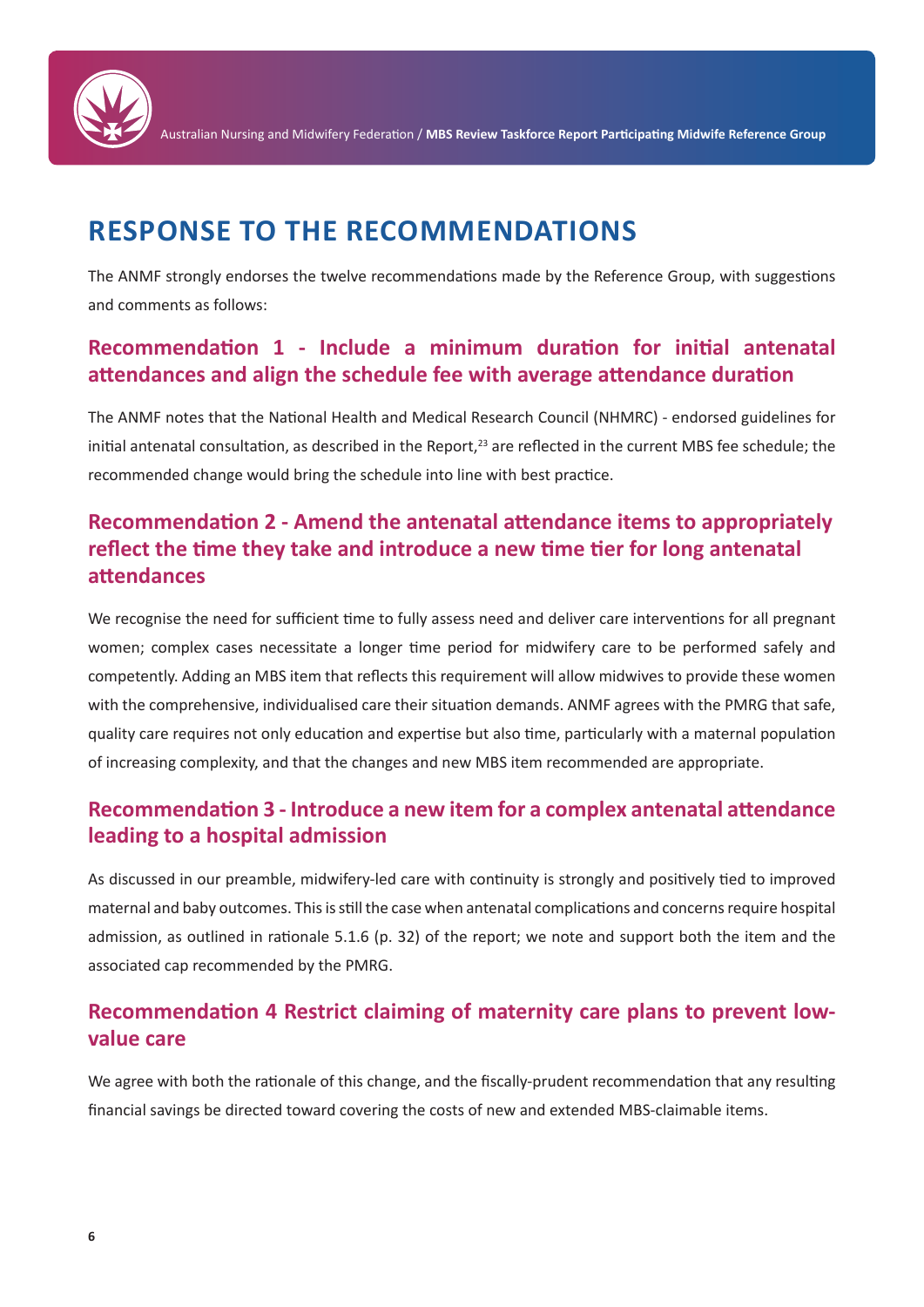

#### **Recommendation 5 - Amend time tiering of intrapartum items**

Fatigue poses significant risks to both health practitioners and their patients; the ANMF has long been concerned about the effects of fatigue on midwives, and advocated for working conditions that reduce its degree and impact on both our members and those in their care. We wholeheartedly endorse the recommendation which, if adopted, will allow for continuity of midwifery-led care while improving safety for both the practitioner and the birthing woman. As the Reference Group notes, introducing the proposed items while retaining longer attendance items will allow midwives to assess their level of fatigue and the evolving situation, and either continue or handover to a colleague as appropriate.

#### **Recommendation 6 - Increase the per-minute schedule fee for intrapartum care**

Incorporating this recommendation into changes to MBS scheduling will both reflect the actual time involved, while allowing more Australian women to utilise this care mode. As discussed in the preamble, midwifery-led models of care not only result in better maternal psychological results than other approaches, but also fewer interventions while achieving comparable outcomes, which means that midwifery-led models of care are highly cost effective.<sup>24</sup>

#### **Recommendation 7 - Enable intrapartum items to be claimed from the time the midwife attends the woman for labour care**

Just as labour doesn't begin when a woman reaches hospital, nor does intrapartum care. As discussed (above, and in the PMRG report), the longer a labouring woman is in a clinical environment, the more likely she is to have an intervention – and each intervention increases the likelihood of intervention cascade. Allowing women to access rebatable midwifery care will increase access to midwifery services by reducing the financial impost on individual women and their families.

#### **Recommendation 8 - Include home birthing in intrapartum items for women with low-risk pregnancies**

The increasing medicalisation of birth<sup>25</sup> has resulted in home birth, even for low-risk women with low-risk pregnancies, being viewed through a lens of risk, which is in turn reducing the effectiveness of midwives' advocacy and autonomy.<sup>26</sup> This is despite the WHO's guidelines for care in connection with the promotion of normal birth, which emphasise that the woman should give birth at a place where she feels safe and is able to access appropriate care;<sup>27</sup> at least one study has demonstrated that women have a greater sense of safety and a lower level of fear when giving birth at home<sup>28</sup> – as discussed earlier in our submission, fear has a significant effect on both birth and on the woman's post-birth risk of psychological harm.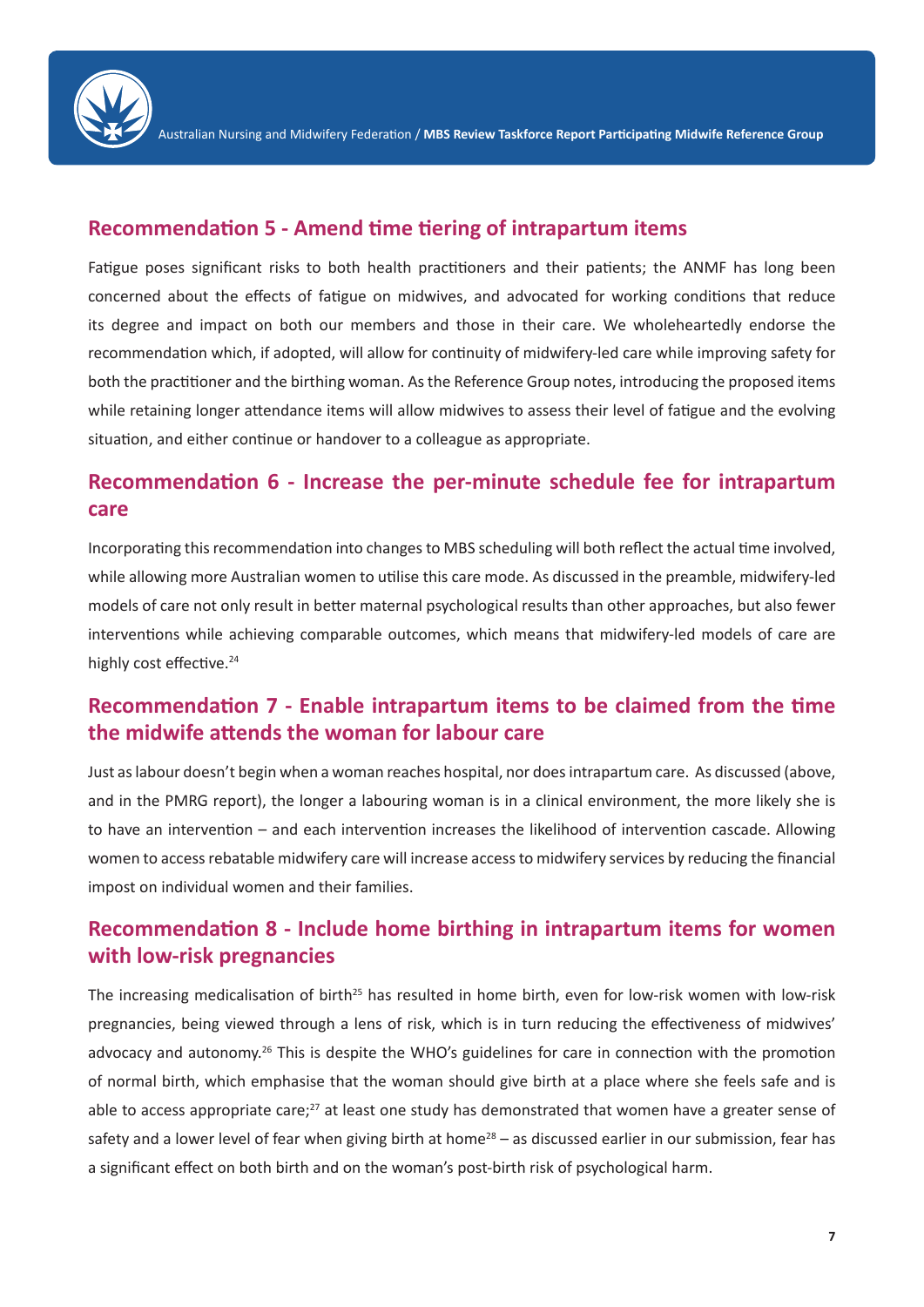

A substantial body of research demonstrates a clear connection between midwife-led planned home birth and positive maternal and baby outcomes. These outcomes include: reduced maternal anxiety throughout pregnancy and substantially less use of analgesia during pregnancy,<sup>29</sup> fewer anal sphincter tears,<sup>30</sup> a lower rate of postpartum haemorrhage,<sup>31</sup> and lower perinatal death and other adverse outcomes in home births than hospital births.<sup>32</sup> These findings are consistent with a 2011 study<sup>33</sup> of over 64,000 women which showed no significant difference in outcomes between low-risk null- and multiparous women who birthed at home compared with hospital.

Midwives using a continuity of care model that includes home birth demonstrate that negotiating and assessing risk is a central and active component of the role.<sup>34</sup> The cost of private midwifery in combination with restriction on Australian midwives' ability to attend and/or facilitate women's preference to home birth has seen an increase in free births, where the only attendant is an unregulated birth worker,<sup>35</sup> a trend not seen in countries like the Netherlands (where private midwives are fully funded and insured for homebirths).<sup>36</sup>

### **Recommendation 9 (Amend the postnatal attendance items and introduce a new item for a long postnatal attendance) and Recommendation 10 (Include mandatory clinical activities and increase the minimum time for a six-week postnatal attendance)**

We agree with the recommendations which, if implemented, will improve quality and consistency of care and outcomes for women and their babies in the post-natal period when women are reflecting on and recovering from birth trauma, and at greatest risk for post-traumatic distress and post-natal depression. The higher rates of breast feeding that have been demonstrated with midwifery-led postnatal care will contribute to bridging the gap between Australia's current rates of breast feeding to at least 6 months, with the WHO recommending that all babies be breast fed for this long.

### **Recommendation 11 (Include general practitioners (GPs) as eligible specialists for existing telehealth items) and Recommendation 12 (Facilitate telehealth consultations between women and midwives in the antenatal and postnatal period)**

It is the ANMF's position that adding MBS items that allow midwives to consult with women via teleconferencing, both with a GP and as the sole health practitioner, will contribute to better health care outcomes, particularly for women who are geographically isolated, physically incapacitated, or who have child care needs that make physical attendance onerous and would therefore have difficulty attending a face-to-face appointment.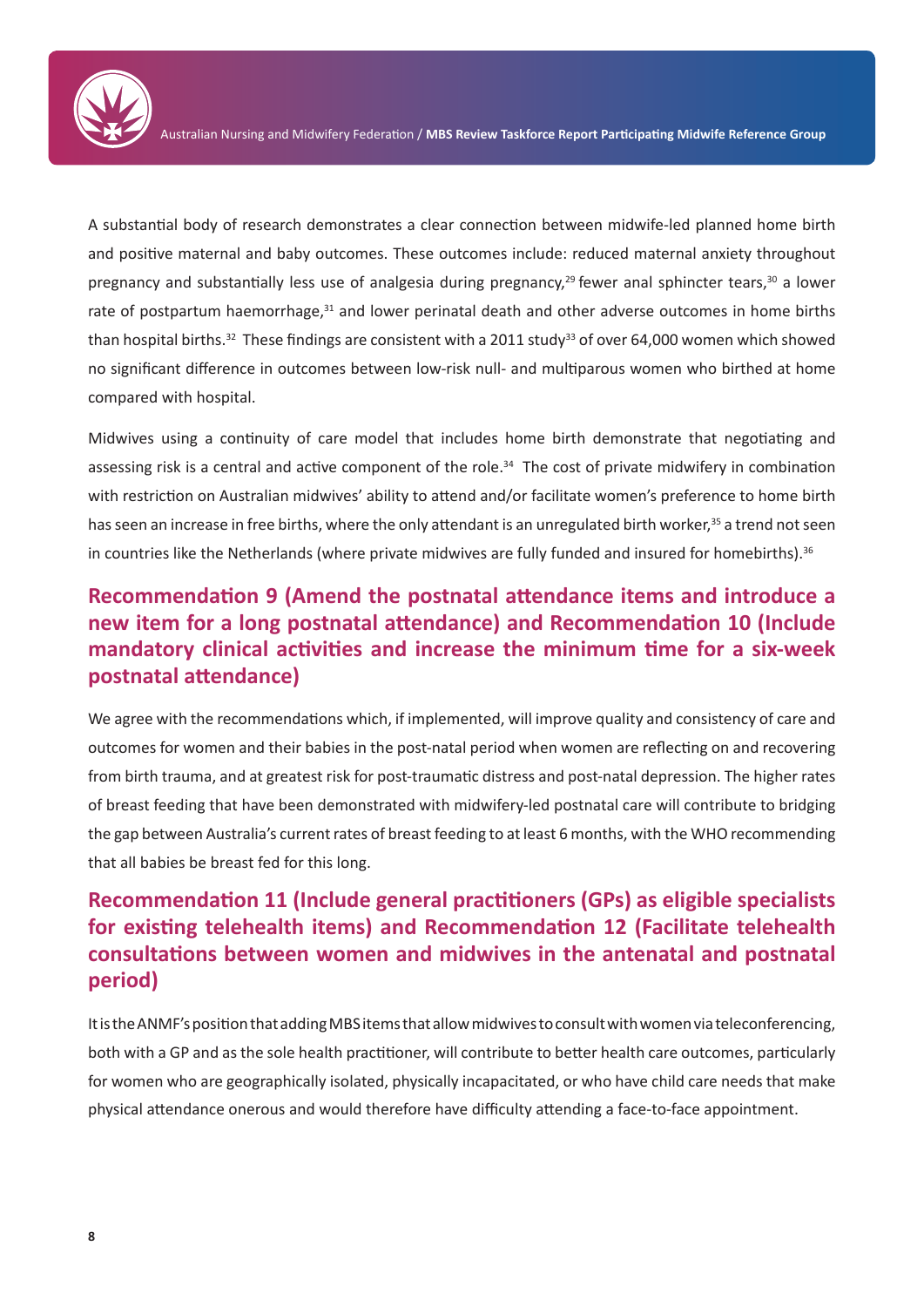

#### **Additional comments**

The PMRG has not made a recommendation regarding the requirement for endorsed midwives to form collaborative arrangements, as defined in the *National Health (Collaborative arrangements for midwives)*  Determination 2010,<sup>37</sup> with medical practitioners. By removing the current legislated requirement that collaborative arrangements be formed in order for participating midwives to access the MBS, women and families would benefit as this will improve access to affordable, universal, and high-value care.

While midwives work in collaboration with obstetricians, they are never supervised in their clinical practice by medical colleagues, nor by any other non-midwife health practitioner. Reliance on the good will of the collaborating doctor places the midwife in a dependent position, rather than on an equal professional footing. We also note that the mandated collaboration is vertical: obstetricians are not obligated to confer or collaborate with midwives, even when the woman has been under their care throughout her pregnancy. This is despite research consistently demonstrating better outcomes with continuity of care. Requiring vertical, formalised collaboration ignores other requirements of midwifery practice, including: existing protocols, consultation and referral guidelines, as well as ethical codes of conduct that successfully govern the day-today practices of Australian maternity units.

#### *Clinical observation:*

The gatekeepers have no knowledge of midwifery and they are the ones that stand in the way of true collaboration and woman centred care. – *Participating midwife, Qld*

The ANMF holds that midwives are competent, collaborative, and safe practitioners and is aware of the strong and consistent evidence that demonstrates that existing requirements for collaborative arrangements both restricts midwives' ability to practice to the greatest benefit of women and families, and impedes the ability of women to access a midwife of their own choosing.

#### *Key points:*

- Midwives are competent, collaborative, safe practitioners
- Current legislation requiring midwives to form collaborative arrangements is antithetical to legitimate collaboration
- There is insufficient evidence to support mandated collaborative practice requirements
- Current requirements for collaborative arrangements for endorsed midwives restricts midwifery practice
- Current requirements for collaborative arrangements for endorsed midwives inhibits benefits to women, babies, and families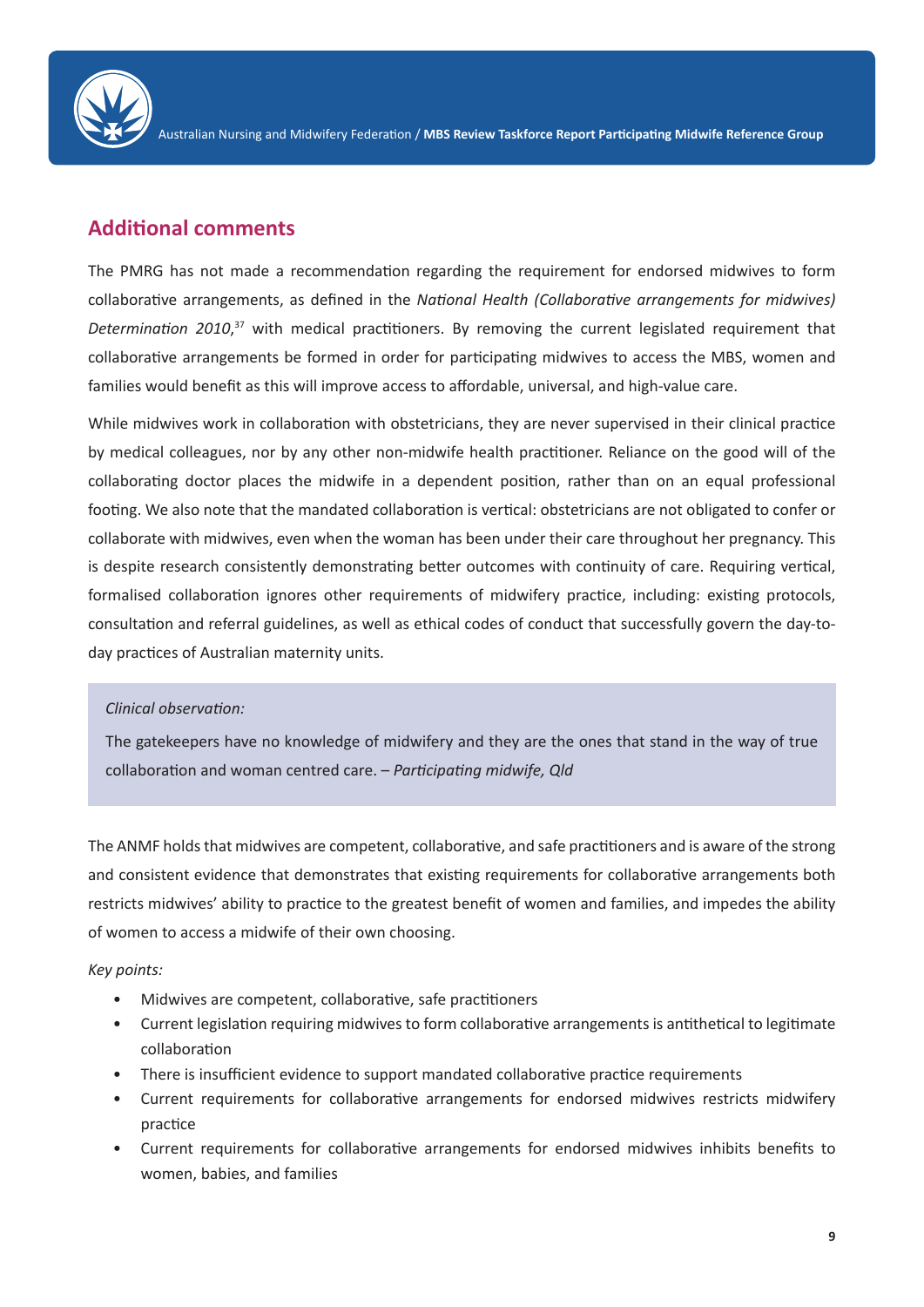

A recent Cochrane systematic review<sup>38</sup> found that midwife-led continuity of care models, where the midwife is the lead professional starting from the initial booking appointment, up to and including the early days of parenting, provide benefits for women and babies without identified adverse effects. While women with existing serious pregnancy or health complications were not included, fifteen studies with 17,674 women and babies were included in the analyses. Seven key outcomes were examined: preterm birth (birth before 37 weeks of pregnancy), the risk of losing the baby in pregnancy or in the first month after birth, spontaneous vaginal birth, caesarean birth, instrumental vaginal birth, whether the perineum remained intact, and use of regional analgesia. Most studies reported higher rates of satisfaction with midwife‐led continuity models of care and improved cost‐savings compared to other care models. Overall, this review indicated that women who received midwife-led continuity models of care were less likely to experience intervention, more likely to be satisfied with their care, and experience at least comparable adverse outcomes for women or their infants than women who received other models of care. These findings are consistent with a retrospective study<sup>39</sup> that found higher rates of breast feeding and a lower incidence of perineal lacerations in women cared for by midwives.

Another high-profile study published in the Lancet<sup>40</sup> examined 461 systematic reviews, and highlighted the vast contribution to care made by midwives, identifying more than 50 short-term, medium-term, and longterm outcomes that can be improved by midwifery care, including: reduced maternal and neonatal mortality and morbidity, reduced stillbirth and preterm birth, decreased number of unnecessary interventions, and improved psychosocial and public health outcomes. The findings of this paper support system-level shifts from maternal and newborn care focused on identification and treatment of pathology for the minority to skilled care for all hinging upon midwifery's inclusion and integration in interdisciplinary teams within facility and community settings.

#### *Clinical observation:*

I still have GPs refuse to refer pregnant women to our care despite the known benefits to the woman and baby of continuity of midwifery care, a long career, earning a Bachelor and a Masters of Midwifery, and a postgraduate course in pharmacology screening and diagnostics, in addition to my experience as a lead maternity carer with a caesarean section rate of 2%, only two inductions of labour in the last four years, no stillbirths, no preterm births, and minimal PPH neonatal resuscitation and transfer to hospital. I have insurance, but the need for GP referral and collaboration remains a barrier with some hospitals that wrote back to us on each occasion with a letter advising that they will **not** collaborate with us. – *Participating midwife, Qld*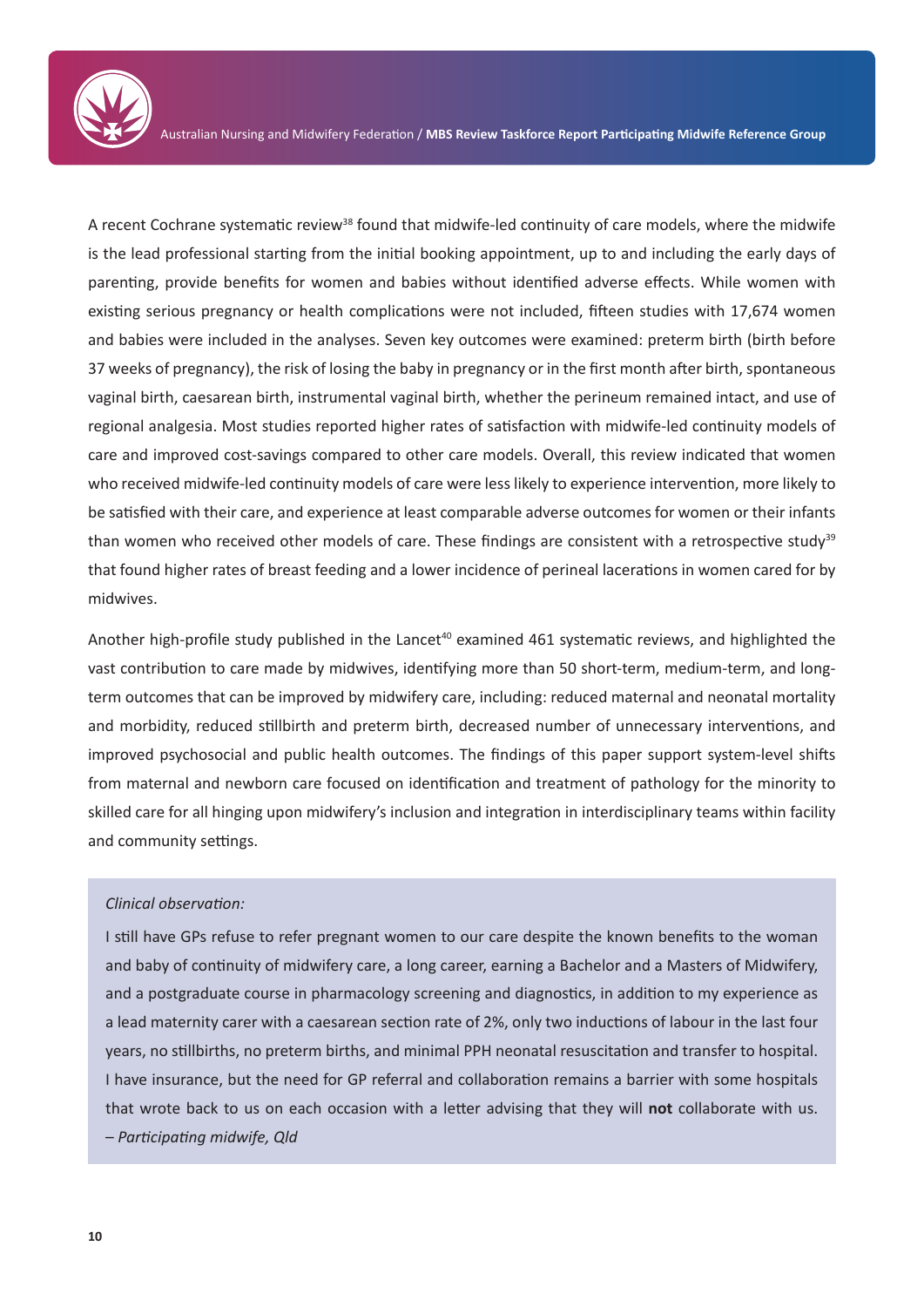

A recent mixed-methods Australian study $41$  of 1,037 midwives revealed that almost half had considered leaving the profession, commonly attributing dissatisfaction with their organisation or with midwifery care/ their role as a midwife, as a reason for wanting to leave. Lack of opportunity to practice autonomously or work across their full scope of practice in the absence of midwifery-led continuity of care models in Australia and the prevalence of medically dominated, fragmented models of care appear to be linked to discontent, a conclusion supported by a recent Australian study of midwife satisfaction.<sup>42</sup>

Relationships with managers and doctors were also frequently described as unsupportive and obstructive, leading midwives to feel unvalued and ignored.

#### *Clinical observation:*

It was all too much for me - I would follow the 'letter of the law' by getting referrals from GPs and sending midwifery referrals to the hospitals, but I gave up on trying to find a GP or obstetrician who were prepared to 'collaborate.' – *Participating midwife, Qld*

Supportive interdisciplinary relationships are vital to sustainable practice and contribute positively to the workplace environment. In addition, midwife-led continuity of care models may offer a pathway to ensuring better workplace conditions for midwives, safer, more effective care for women and babies, improved relationships with colleagues, and greater midwife satisfaction<sup>43</sup> (increasing retention of midwives in the face of projected global shortfalls).

An exploration of midwives' responses to an increase in 'physician dominance' of labour and delivery<sup>44</sup> demonstrated that midwives who are obstetrician-directed, rather than operating within a midwifery-led model of care, are disempowered, discouraged from advocacy, and that the women they care for have a higher number of interventions in their labour.

Similar issues around midwife autonomy and collaboration, restrictions on scope of practice within medicallydominated models of care, and the benefits of midwife-led continuity of care models have arisen in another recent Australian study<sup>45</sup> that recommended initiatives to better support midwives in becoming primary caregivers promoting normal healthy birthing with women.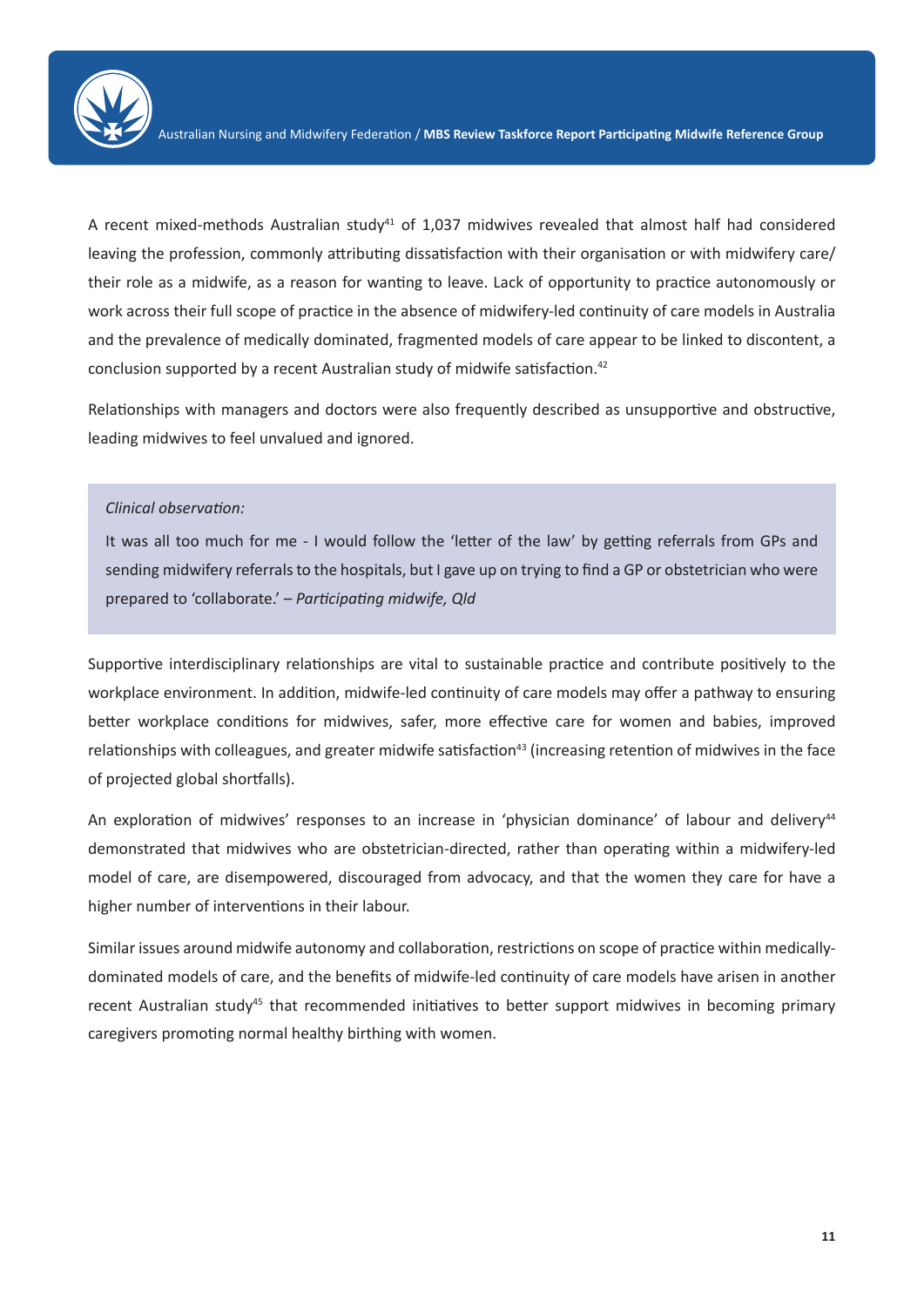

#### *Clinical observation:*

We work within a system that will not allow women who have B and C categories of risk to give birth at home, however informed or determined the women are, because [the doctors] don't even support women with no risk, low risk and category A pregnancies to have home births. So women's choices are eroded, along with midwives' autonomy and right to work to our full capacity. – *Participating midwife, Qld*

The objective of implementing nurse practitioner and endorsed midwife access to the MBS and PBS was to support consumer access to care.<sup>46</sup> Barriers to implementing collaborative arrangements including medical practitioners' understanding of the midwife role and collaborative relationship, and their availability and willingness to collaborate hinder the ability of midwives to set up private practice affording improved access for women and their families.

Collaboration between midwives and other health and medical care staff is a fundamental element of the Nursing and Midwifery Board of Australia's *Midwife standards for practice* (see Standard 2: Engages in professional relationships and respectful partnerships).<sup>47</sup> A 2016 study<sup>48</sup> conducted in Australia with privately practicing nurse practitioners argued that mandating collaborative arrangements through legislation creates barriers to establishing private practice services which potentially inhibits consumer access to care. As collaboration is already embedded in the way that midwives practice, mandating collaborative arrangements appears redundant and counterproductive.

Midwives are regulated, qualified health professionals and as such are responsible at law for the extent and scope of their practice, undertake risk mitigation for their own practice, and are required to have professional indemnity insurance as a requirement of their registration. Health professional colleagues, including medical practitioners, do not carry responsibility for the practice of a midwife.

#### *Clinical case study:*

Two women in my practice have been refused [referral and access to home birth] in the last week and the homebirth-supportive GP advised us of contact from their insurance to all of the GPs in the area, telling them not to refer women to us in case it is seen as collaboration. – *Participating midwife, Qld*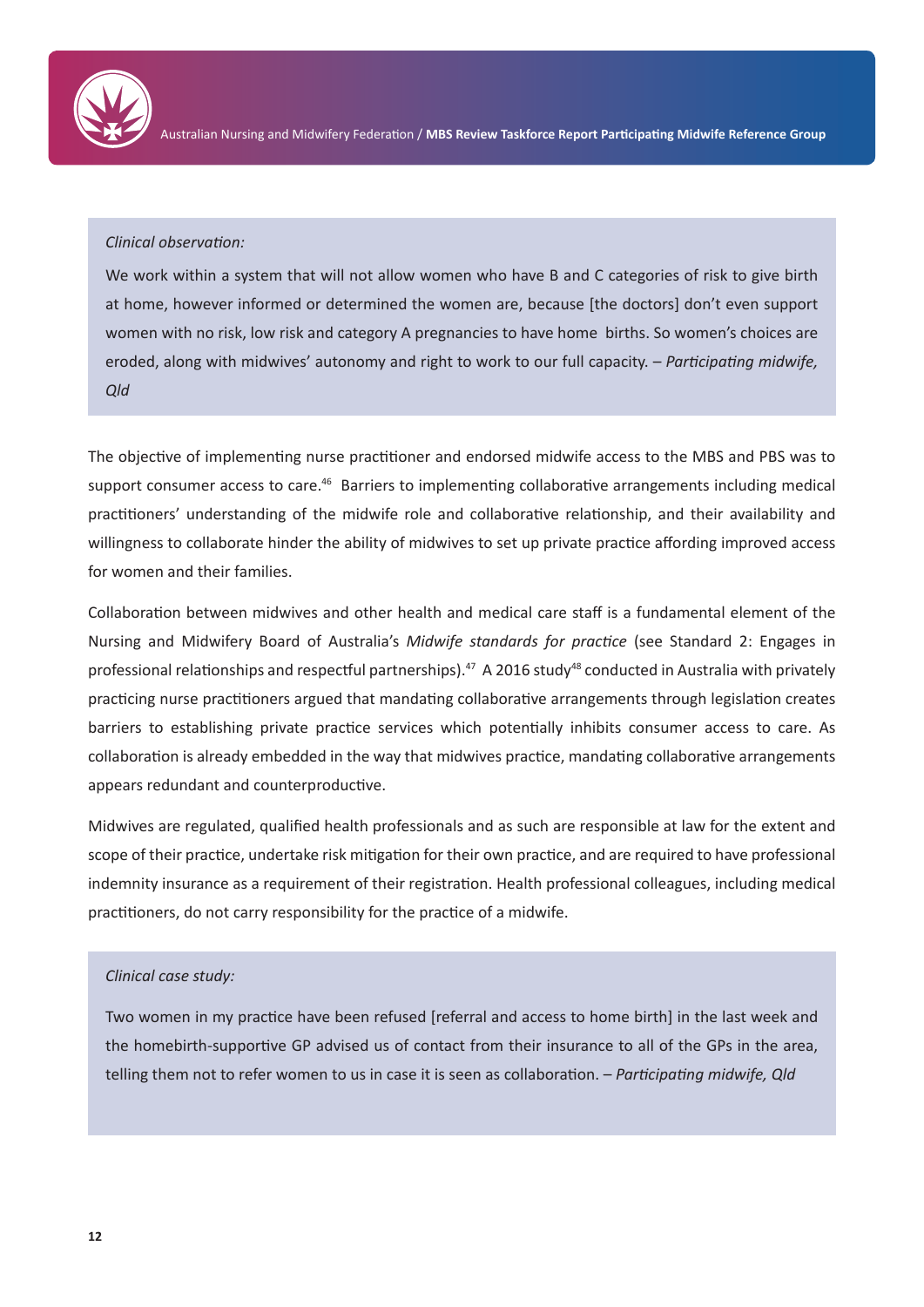

Midwives want genuine collaboration, while also working autonomously within a team, so removing this requirement will not reduce their willingness to confer with their cross-disciplinary colleagues. Removing this provision will, however, contribute to a health care system that is able to capitalise on midwives' full potential, while also creating an environment that facilitates mutually beneficial, genuine cross-disciplinary consultation, collaboration, and mentorship. Making this change will result in safer, better, and better integrated maternity care.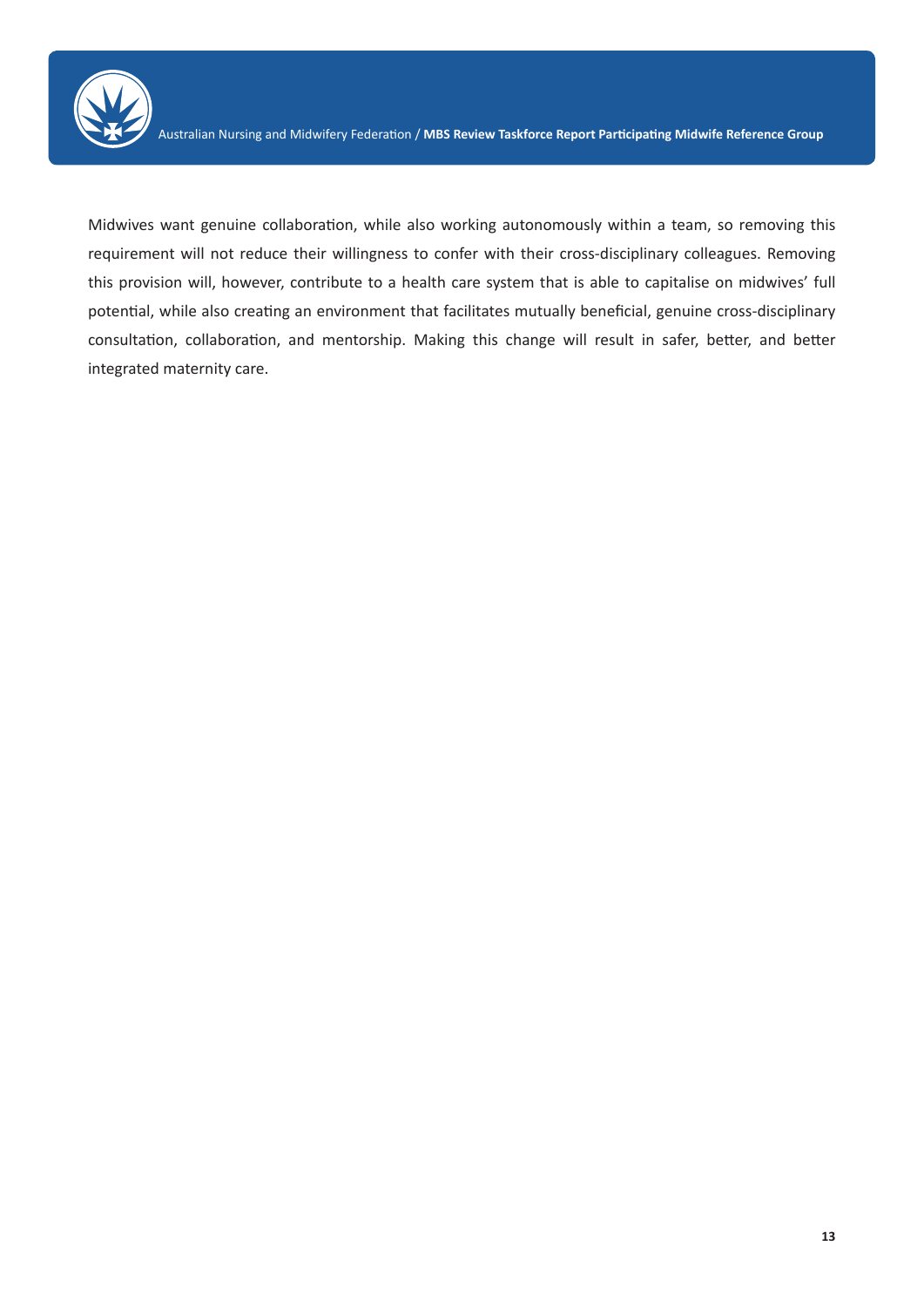

# **CONCLUSION**

The PMRG review of midwives' access to MBS items has determined that changes to the Schedule (including additional items) will streamline the safe, timely provision of quality health care to pregnant and post-partum Australian women, reduce costs, duplication of work and documentation, and improve equity of access to those women who face disadvantage. The present restrictions on some of these items increases inequity in already disadvantaged women (particularly those living in rural and remote areas), and impede the delivery of midwifery-led care, despite the multiple significantly improved outcomes for women and newborns that result from this model.

The ANMF strongly supports the recommendations made by the *MBS Review Taskforce Report from the Participating Midwife Reference Group*. We also recommend removal of the legislated requirement that endorsed midwives form collaborative arrangements with medical practitioners, which we have demonstrated serves to impede women's access and midwives' autonomous practice, rather than act as a safeguard. Consistent with the PMRG's recommendations, making this change will remove a step and a barrier in the current process, facilitating and improving women's access to midwives and midwifery-led care.

The potential benefits to consumers, participating midwives and the health care system are thoroughly detailed in the report. These recommendations, supported by strong, relevant evidence, present a compelling case for changes to the MBS that are long overdue. If implemented, these recommended changes will improve women's access to safe, quality midwifery care, enable women to access rebates for a wider range of services, provide more timely delivery of midwifery care, reduce fragmentation of care, and support participating midwives to work to their full scope of practice, increasing their contribution to integrated, efficient maternity care for women and their babies.

We thank the taskforce for the opportunity to offer feedback to the Reference Group, and look forward to assisting with communicating the outcomes of this important work to our members following completion of the next phase of this project.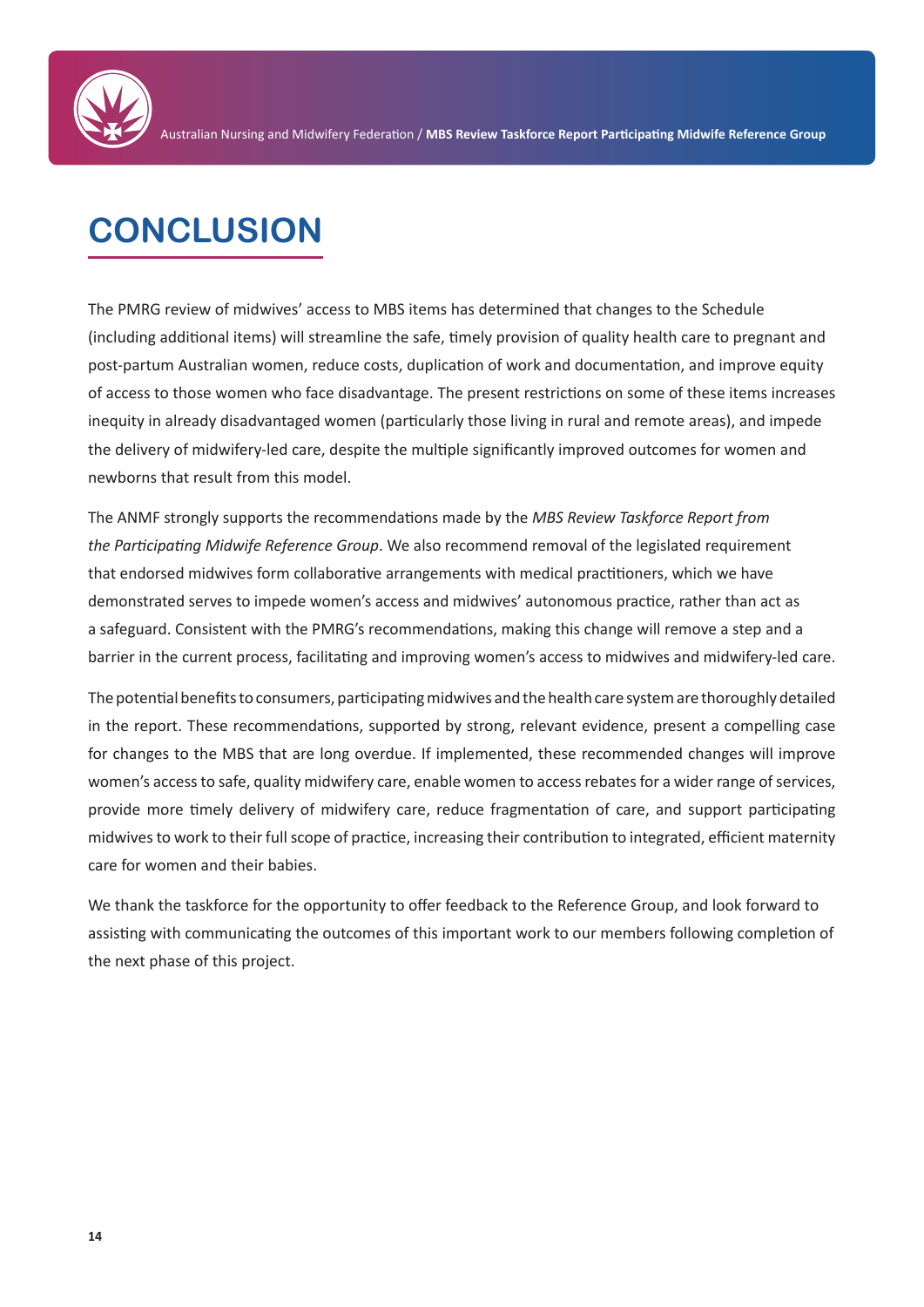

# **REFERENCES**

- 1. Australian Government Department of Health National Health Workforce Data Set Midwives Fact Sheets (2017) https://hwd.health.gov.au/ webapi/customer/documents/factsheets/2017/Midwives%202017%20-%20NHWDS%20factsheet.pdf [accessed May 1 2019]
- 2. Sandall J, Soltani H, Gates S, Shennan A, and Devane D (2016) Midwife-led continuity models versus other models of care for childbearing women Cochrane Database of Systematic Reviews 4. Art. No.: CD004667. https://www.cochranelibrary.com/cdsr/doi/10.1002/14651858. CD004667.pub5/full; Tracy SK, Hartz DL, Tracy MB, Allen J, Forti A, Hall B, White J, Lainchbury A, Stapleton H, Beckmann M, Bisits A, Homer C, Foureur M, Welsh A, and Kildea S (2013) Caseload midwifery care versus standard maternity care for women of any risk: M@NGO, a randomised controlled trial The Lancet (9906):1723-32 http://dx.doi.org/10.101
- 3. Medley N, Vogel JP, Care A, and Alfirevic Z (2018) Interventions during pregnancy to prevent preterm birth: an overview of Cochrane systematic reviews *Cochrane Database of Systematic Reviews* 11 Art. No.: CD012505. DOI: 10.1002/14651858.CD012505.pub2
- 4. Aune I, Hoston MA, Kolshus NJ, Larsen CEG (2017) Midwifery50:21-6 https://doi.org/10.1016/j.midw.2017.03.020
- 5. World Health Organisation (2018) WHO recommendations: Intrapartum care for a positive childbirth experience https://apps.who.int/iris/ bitstream/handle/10665/260178/9789241550215-eng.pdf;jsessionid=99080021825D095FB147A2029819F734?sequence=1
- 6. Kenny C, Devane D, Normand C, Clarke M, Howard A, and Begley C (2015) A cost-comparison of midwife-led compared with consultant-led maternity care in Ireland (the MidU study) Midwifery 31(11):1032-8 http://dx.doi.org/10.1016/j.midw.2015.06.012
- 7. Sandall et al. op. cit.
- 8. Australian Institute of Health and Welfare (2018) *Mothers and babies 2016: in brief* Perinatal statistics series no. 34. Cat. no. PER 97. Canberra: AIHW
- 9. Dahlen HG, Tracy S, Tracy M, Bisits A, Brown C, and Thornton C (2012) Rates of obstetric intervention among low-risk women giving birth in private and public hospitals in NSW: a population-based descriptive study *British Medical Journal Open* 2(5):1-8 doi:10.1136/ bmjopen-2012-001723; Jansen L, Gibson M, Bowles BC, and Leach J (2013) First Do No Harm: Interventions During Childbirth *Journal of Perinatal Education* 22(2):x`83-92 doi: 10.1891/1058-1243.22.2.83; Petersen A, Poetter U, Michelsen C, and Gross M (2013) *Archives of Gynecology and Obstetrics* 288(2):245-54 https://doi.org/10.1007/s00404-013-2737-8; Rossignol M, Chaillet N, Boughrassa F, and Moutquin JM (2014) Interrelations Between Four Antepartum Obstetric Interventions and Cesarean Delivery in Women at Low Risk: A Systematic Review and Modeling of the Cascade of Interventions Birth 41(1): https://doi.org/10.1111/birt.12088
- 10. Peters LL, Thornton C, de Jonge A, Khashan A, Tracy M, Downe S, Feijen-de Jong EI, and Dahlen HG (2017) The effect of medical and operative birth interventions on child health outcomes in the first 28 days and up to 5 years of age: A linked data population-based cohort study Birth 45(4):347-57 DOI: 10.1111/birt.12348
- 11. Homer CSE, Passant L, Brodie PM, Kildea S, Leap N, Pincombe J, and Thorogood C. (2009) The role of the midwife in Australia: views of women and midwives *Midwifery* 25(6):673-81 doi:10.1016/j.midw.2007.11.003
- 12. Tracey et al. op. cit.
- 13. McLachlan H, Forster D, Davey M, Farrell T, Gold L, Biro M, Albers L, Flood M, Oats J, Waldenström U. Effects of continuity of care by a primary midwife (caseload midwifery) on caesarean section rates in women of low obstetric risk: the COSMOS randomised controlled trial *British Journal of Obstetrics and Gynaecology* 119(12): 1483-92 doi: 10.1097/01.aoa.0000443382.61680.ef
- 14. Sandall et al. op. cit.
- 15. Stenglin M and Foureur M (2013) Designing out the Fear Cascade to increase the likelihood of normal birth Midwifery 29(8):819-25 https://doi. org/10.1016/j.midw.2013.04.005
- 16. O'Connell M, Leahy-Warren P, Khashan A, Kenny L, and O'Neill S (2017) Worldwide prevalence of tocophobia in pregnant women: systematic review and metaanalysis *Acta Obstetricia Et Gynecologica Scandinavica* 96(8):907-20 doi: 10.1111/aogs.13138
- 17. Toohill J, Fenwick J, Gamble J, and Creedy D. (2014) Prevalence of childbirth fear in an Australian sample of pregnant women B*ioMedCentral Pregnancy Childbirth* 14:275 https://doi.org/10.1186/1471-2393-14-275
- 18. Alcorn K, O'Donovan A, Patrick J, Creedy D, and Devilly G. (2010) A prospective longitudinal study of the prevalence of post-traumatic stress disorder resulting from childbirth events *Psychological Medicine* 40(11): 1849-59 doi:10.1017/S0033291709992224
- 19. Haines HM, Rubertsson C, Pallant JF, and Hildingsson I (2012) The influence of women's fear, attitudes and beliefs of childbirth on mode and experience of birth *BioMedCentral Pregnancy and Childbirth* 12(1):55-69 https://doi.org/10.1186/1471-2393-12-55
- 20. See Räisänen S, Lehto S, Nielsen H, Gissler M, Kramer M, and Heinonen S. (2013) Fear of childbirth predicts postpartum depression: a population-based analysis of 511422 singleton births in Finland *British Medical Journal Open* 3(11): doi.org/10.1136/bmjopen-2013-004047; Nilsson C, Lundgren I, Karlstrom A, and Hildingsson I. (2012) Self reported fear of childbirth and its association with women's birth experience and mode of delivery: A longitudinal population-based study *Women Birth* 25(3):114–21 doi:10.1016/j.wombi.2011.06.001; Ryding E, Lukasse M, Parys A, Wangel A, Karro H, Kristjansdottir H, Schroll, A-M, and Schei B (2015) Fear of childbirth and risk of cesarean delivery: a cohort study in six European countries Birth 42(1):48-55 https://doi-org.ez.library.latrobe.edu.au/10.1111/birt.12147; Adams S, Eberhard-Gran M, and Eskild A (2012) Fear of childbirth and duration of labour: a study of 2206 women with intended vaginal delivery *British Journal of Obstetrics and Gynaecology* 2012;119(10):1238-46 doi: 10.1111/j.1471-0528.2012.03433.x
- 21. Editor (2014) *The Lancet* https://www.thelancet.com/series/midwifery [published June 23, 2014; accessed April 29 2019]
- 22. Grzybowski S, Stoll K, and Kornelsen J (2011) Distance matters: a population based study examining access to maternity services for rural women *BioMedCentral Health Services Research* 11(1):38-43 https://doi.org/10.1186/1472-6963-11-147
- 23. p. 27
- 24. Kenny et al (2015) op. cit.